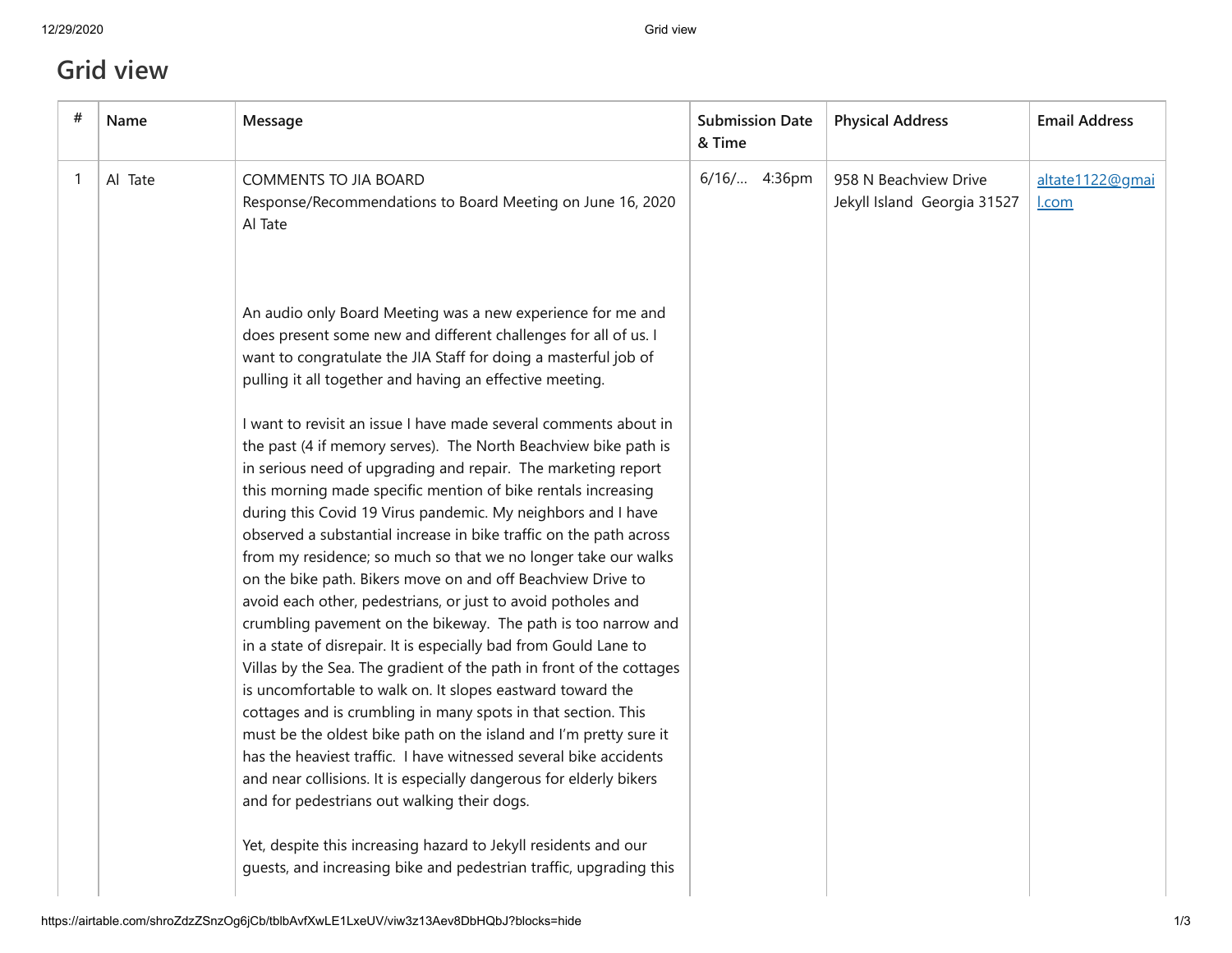| # | Name | Message                                                                                                                                                                                                                                                                                                                                                                                                                                                                                                                                                                                                                                                                                                               | <b>Submission Date</b><br>& Time | <b>Physical Address</b> | <b>Email Address</b> |
|---|------|-----------------------------------------------------------------------------------------------------------------------------------------------------------------------------------------------------------------------------------------------------------------------------------------------------------------------------------------------------------------------------------------------------------------------------------------------------------------------------------------------------------------------------------------------------------------------------------------------------------------------------------------------------------------------------------------------------------------------|----------------------------------|-------------------------|----------------------|
|   |      | bike path was not included in the new budget proposal. But<br>things that were included were resurfacing the Tennis Courts,<br>improvements to the Golf Cart paths, airport improvements to<br>name a few. A number of other bike trails on the Island have<br>already been improved and riding bikes on JI has become even<br>more popular. So I ask, Why has the Beachview Bike Path been<br>ignored? With all the other upgrades now in place and<br>improvements all over the island, the renovations now scheduled<br>for Villas, crosswalks being built to the beach, it is sad to see the<br>N. Beachview Bike Trail deteriorate month after month as an<br>anachronism to the shabbier days of Jekyll Island. |                                  |                         |                      |
|   |      | So I urge you to include an upgrade to the North Beachview Bike<br>Trail in the 2021-2 proposed budget. And I ask that the<br>improvements include a widening of the trail to 8 feet and a<br>more level gradient. That would make the trail more user friendly<br>and much safer. Also, I recommend that these improvements go<br>from Borden Lane to Clam Creek Road, that the crossover to the<br>beach section of the path be better delineated and clearly<br>marked, and that improved signage for the path be included to<br>address behavior of bikers and pedestrians.<br>Thank You for the opportunity to offer these comments.<br>AL TATE                                                                  |                                  |                         |                      |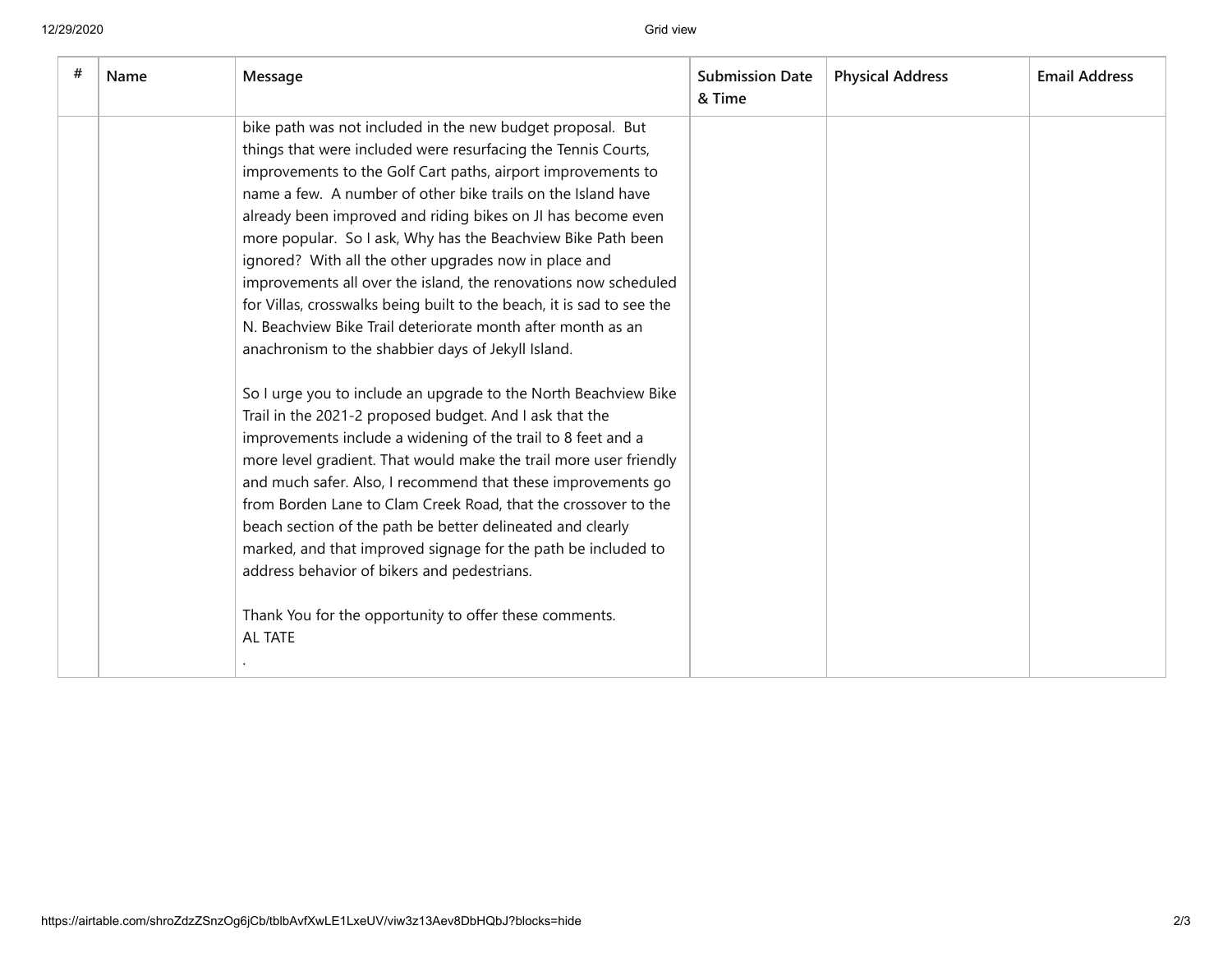| Name            | Message                                                                                                                                                                                                                                                                                                                                                                                                                                                                                                                                                     | <b>Submission Date</b><br>& Time | <b>Physical Address</b>                             | <b>Email Address</b>    |
|-----------------|-------------------------------------------------------------------------------------------------------------------------------------------------------------------------------------------------------------------------------------------------------------------------------------------------------------------------------------------------------------------------------------------------------------------------------------------------------------------------------------------------------------------------------------------------------------|----------------------------------|-----------------------------------------------------|-------------------------|
| Angela Zemzicki | Why are the landscapers paid so little? I think their wages need<br>to increase by at least 15%. Why? I know of someone (do not<br>want to mention her name) who works as a landscaper and<br>makes a pittance for wages. Landscapers have one of the hardest<br>jobs as they are subject to all types of weather.<br>JIA offers health insurance but it is no affordable by the meager<br>wagers she makes. How does this balance out?<br>Please consider a wage increase for the landscapers of Jekyll<br>Island.<br>Thank you for your time. A. Zemzicki | $6/29/$ 11:41                    | 184 Ferrow Crossing Road<br>White Oak Georgia 31568 | amzemzicki2@tds<br>.net |